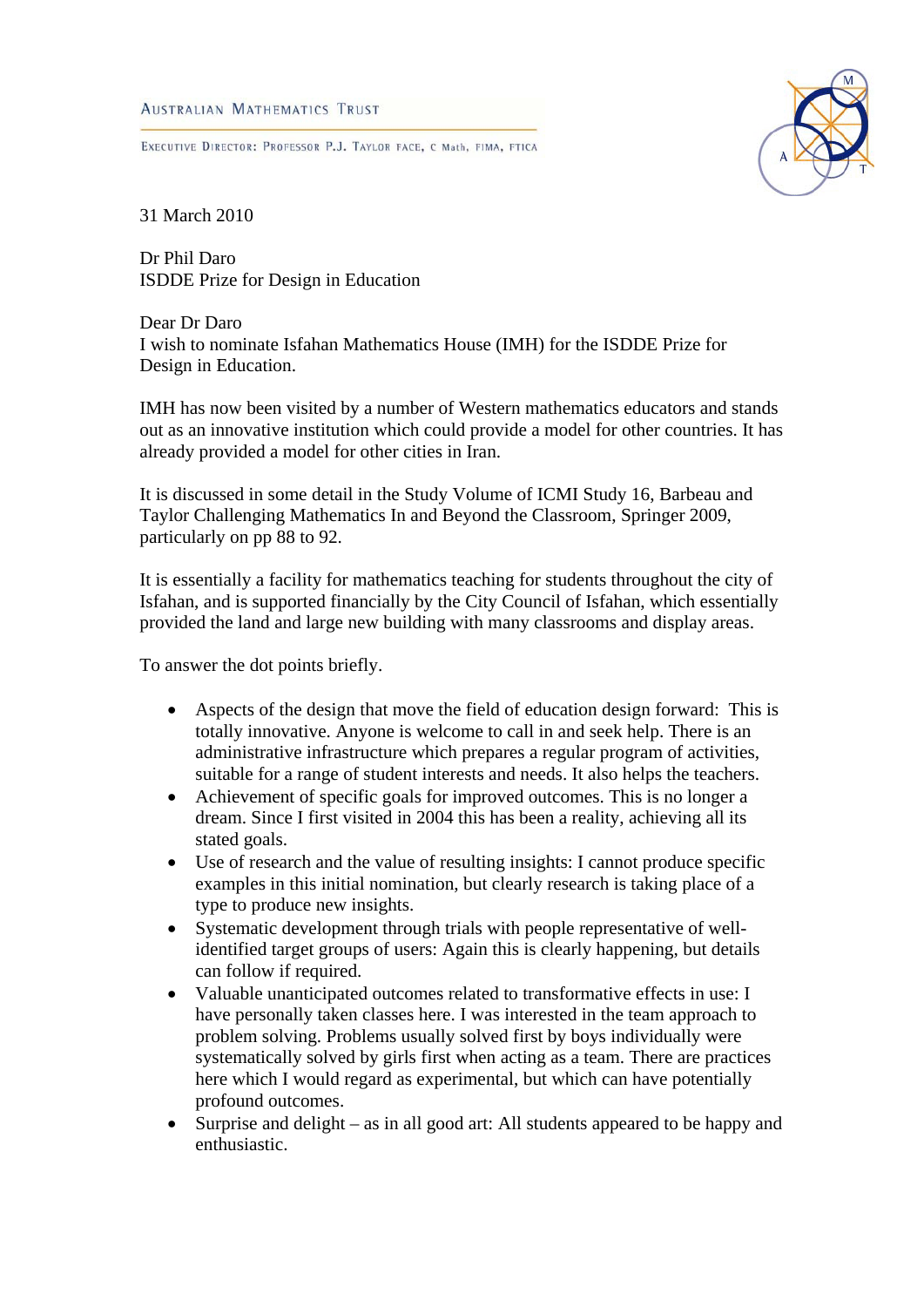Several others who have seen this in operation are in the list of proposed referees below.

Referees

- 1.Professor Peter Taylor of Australian Mathematics Trust  $\langle$ pit013@gmail.com>
- 2. Professor Petar Kenderov of the WFNMC <vorednek@yahoo.com>
- 3. Professor Bernard Hodgson of ICMI < Bernard.Hodgson@mat.ulaval.ca>
- 4. Professor Michéle Artigue of ICMI <artigue@math.jussieu.fr>
- 5. Professor Allan Rossman of IASE <arossman@calpoly.edu>
- 6. Professor Jan P. Hogendijk of Utrecht University <J.P.Hogendijk@uu.nl>

Other supporting documents. It is useful to visit http://www.mathhouse.org/Visitorpages/default.aspx?itemid=87 And I also attach some other letters of which I am aware.

Yours sincerely

 $RTG$